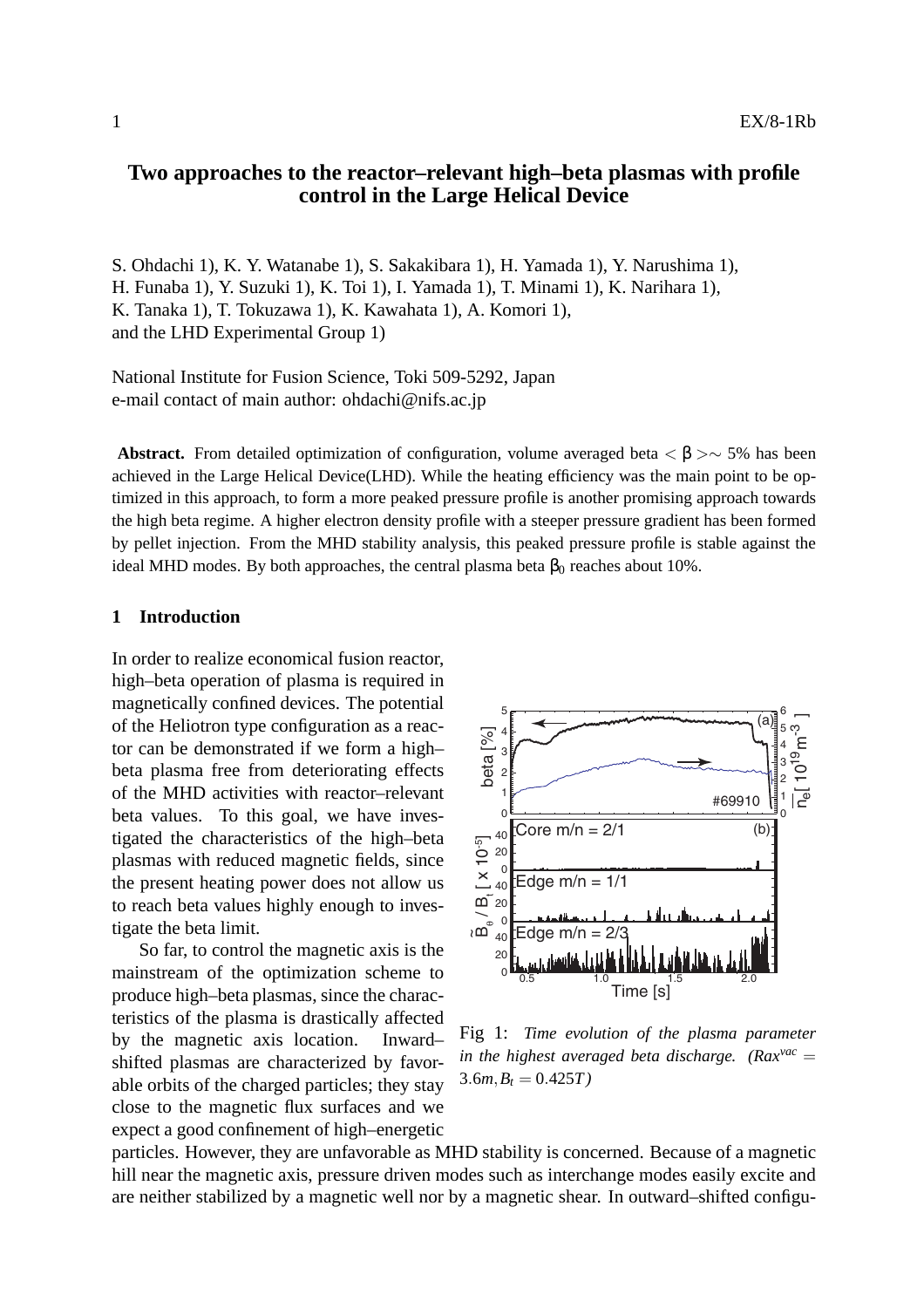rations, we expect good MHD stability and bad confinement. We can modify the aspect ratio  $(A_p)$  of the plasma by the control of the currents in three layers of the helical winding coils. When the aspect ratio is increased, the rotational transform is increased; the amount of the shift is then reduced. High–beta regime is realized by the increase in the heating power and also by the optimization of the magnetic configuration in order that the neutral beam (NB) heating is effective. The heating efficiency of NB in the lower magnetic field is better when the magnetic axis remains unshifted. We adjust the aspect ratio of the plasma ( $A_p \sim 6.6$ ) so that the Shafranov–shift of the magnetic axis is minimized. Thereby the plasma can be heated well by the NB [1].

Volume averaged beta  $\langle \beta \rangle \sim 4.5\%$  has been achieved in 2006 [2] in this way and improved to 4.8% (Fig. 1) and to 5.0% transiently by detailed optimization in 2007. The magnetohydrodynamics (MHD) instabilities in the core region vanish from the formation of the magnetic well, whereas the edge MHD instabilities remain (See, Fig. 1(b)). Only when the magnetic shear is reduced artificially, the radial width of the instabilities is increased and minor collapses are sometimes observed [3]. However, the magnitude of them are saturated in a low level  $(B_\theta/B_t \sim 10^{-4})$  and do not make a serious deterioration of the confinement. From the dependence on the magnetic Reynolds number, edge MHD modes are identified as the resistive interchange modes [3]. Therefore, the effect will be reduced when the plasma parameters approach reactor–relevant values. .

The saturation of edge instabilities is caused by the localization of the eigenfunctions [1]. In other words, the edge MHD instabilities play minor roles in the confinement when the magnetic shear is kept in normal as in standard LHD configurations. In many discharges, this standard high–beta plasma (*<* β *>* is larger than 4.5%) is sustained for more than 100 times of energy confinement time[4].

Another possible profile for the high– beta plasma is the peaked pressure profile. From an MHD point of view, there are many advantages; the magnetic well is deeper in the core region from the larger Shafranov–shift and the pressure gradient in the edge region is smaller. Overall MHD stability will be improved significantly. If we consider the reactor, the fusion output is larger when the profile is more peaked assuming that averaged beta is kept constant. It is whorthwhile to study the MHD property of a configuration which can be adopted as a reactor scenario. We thefore started to study peaked pressure profiles in the LHD as an alternative approach to obtain the high–



Fig 2: *Time evolution of plasma parameters. The stored energy of plasma and the radiation power (a), the line electron density and the electron temperature on the magnetic axis (b), and the soft X–ray radiation (c) are plotted together. Ice pellets are injected in the time windows shown by shaded area. The timing of CDC events is also shown.* ( $Rax^{vac} = 3.75m, B_t = 1.5T$ )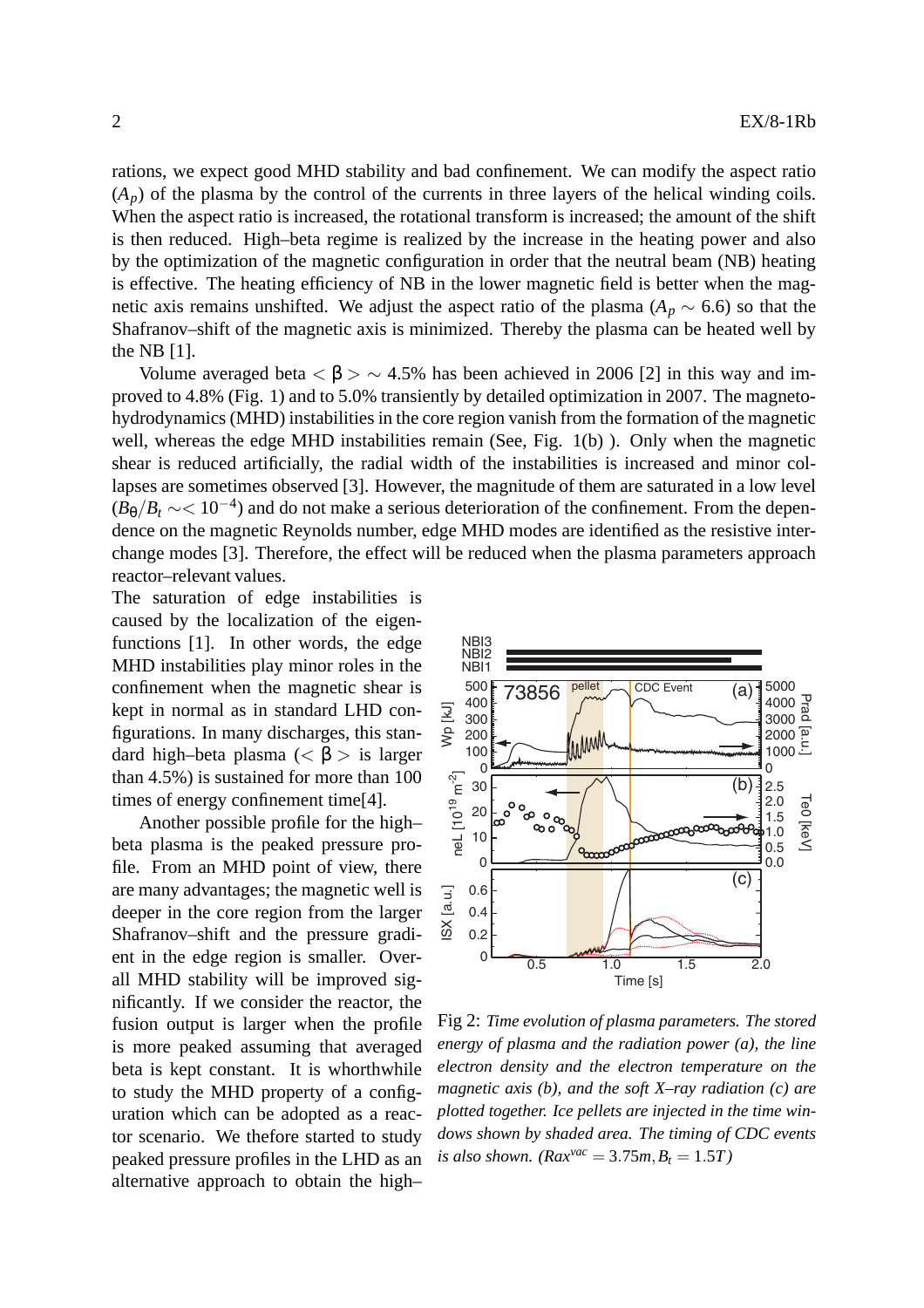beta plasma.

# **2 High-central–beta approach and core density collapse phenomea**

A peaked profile is formed in the recovery phase after sequentially injected hydrogen pellets [5, 6]. While the electron density decreases after the pellets, the electron temperature recovers quickly (See, Fig. 2). In this recovery phase, the pressure profile becomes peaked; high– central–beta plasma is formed  $(1.0s \sim 1.1s)$  in Fig. 2).

Though the plasma with the peaked pressure is stable, MHD stability is important in the process of the formation. When the vacuum (preset) magnetic axis *Raxvac* is located inward (e.g.  $Rax^{vac} = 3.6$ m), larger levels of MHD fluctuations and sawtooth–like instabilities [7] are activated when the pressure profile is being peaked. Though the effect of those MHD activities is not severe, the formation of the peaked profile is disturbed. When the degree of peaking is estimated as  $p = \frac{\beta_0}{\langle \xi \rangle}$ ,  $p \sim 2$  and  $\sim 4$  in  $Rax^{vac} = 3.6$ m and 3.85m configuration, respectively. Achieved electron density by pellet injection is smaller in inward–shifted configuration[8]. Not only by this lower density but also by the small degree of the peaking, the achievable central– beta is much smaller in inward–shifted configuration than in outward–shifted one

 $0.15\sqrt{C}$ 



Fig 3: *Time evolution of the soft X–ray radiation signals. Baseline of each trace shows the radial position at vertically elongated section (See, the profile shown in Fig. 4(A)). The amplitude of each channel is normalized by their deviation of the signals. Dashed–line squares indicate the time/space region, where pre–cursor instabilities are observed.*

Fig 4: *Fluctuation level of SXR as a function of the time and the measured position (b). The area shown here corresponds to the dashed–line region in Fig. 3. Profile of the SXR is also shown in (a). Two distinctive signals at ch. A and ch. B are shown in (c).*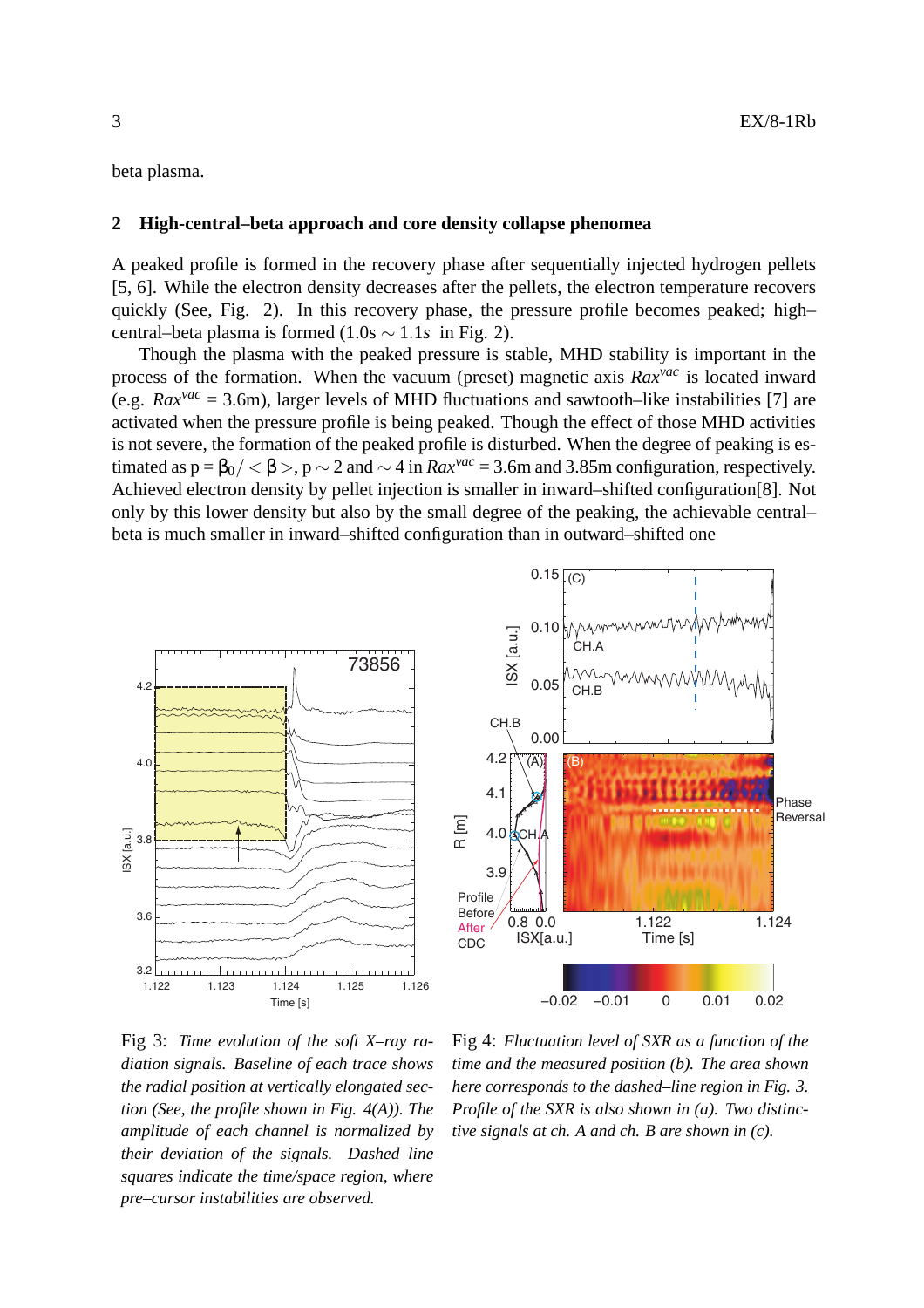On the contrary, in the outward–shifted cases ( *Raxvac >*3.7m ), the achieved electron density is higher and the density / pressure profile becomes fairy peaked. Therefore, a higher central– beta  $\beta_0$  can be obtained. However, the increase of  $\beta_0$  is limited by the so-called core density collapse (CDC) events [6]. CDC is an abrupt event where the core density is collapsed within 1 ms. So far, we do not have understood the mechanism fully. Experimentally, CDC appears when the magnetic axis position exceeds *∼* 4.1m (in a holizontally elongated section). Here, we describe the characteristics of the CDC phenomena in detail.



Fig 5: *Profiles of the plasma parameters just before the CDC events are shown. The beta profile (a), the beta gradient (b), the well depth (c) and the rotational transform profile (d) are*  $shown.(Rax^{vac} = 3.85m)$ 

Fig 6: *Central beta* $\beta_0(a)$  *and pressure gradient at R =4.4m (b) as a function position of the magnetic axis Raxisare shown. Data points with open circle and red open triangle are discharges without CDC and with CDC, respectively. Most of the data point is measured with*  $B_t = 2.54T$ . Blue square symbols are *with the toroidal magnetic field is lower than 1.0T without CDC.*

Time evolution of the soft X–ray radiation (SXR) profile at a CDC event is shown in Fig.3. The magnetic axis has shifted to about 4.01m(vertically elongated section) before the events. The events start with the decrease of the SXR in the inboard (smaller major radius) side (Shown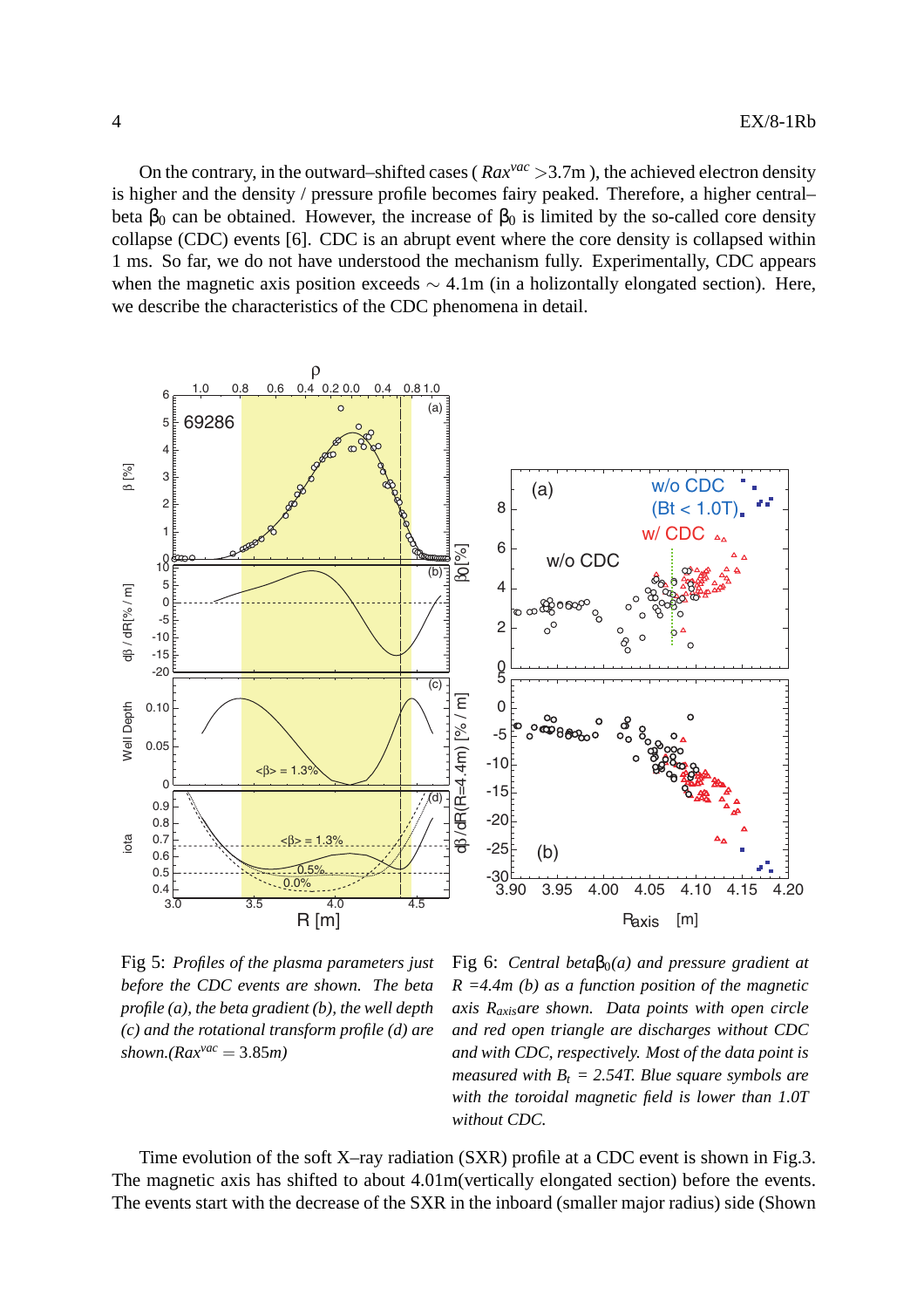as an arrow in Fig.3). That means the magnetic axis moves outward just before the events. While the SXR at the plasma center is being decreased, discrete peaks in the SXR are often observed in the outboard side (1.242s, 4.0m *∼* 4.2m in Fig.3). The phase of the peaks is different in the measurement at different toroidal cross sections (port 3.5 and 6.5).

The magnetic reconnection in the region where the magnetic surfaces are heavily compressed by the large Shafranov–shift is thus promising candidate for the phenomena since the time scale of the events suggests that the transport along the magnetic field lines is important. The characteristics of CDC is consistent with the idea that magnetic reconnection, well– localized one, occurs in the outboard side. Observed peaks in SXR reflect the plasma blobs transferred from the plasma core along the magnetic field lines.

Before the appearance of the CDC, MHD activities with a toroidal mode number  $n=2$ are often observed. These oscillations occasionally appear in the SXR signals by which we can determine the spatial structure of the modes (Fig. 4). The peaks of the fluctuation are localized from the core to the middle of outboard side  $(0.0 < \rho < 0.7)$ . The phase is reversed in the center ( $\rho \sim 0.3$ ) of the radial structure. If these oscillations are explained by mode structures with a poloidal mode number m, m is an odd number. Since the waveform is smooth and similar to the trigometric functions, low mode number, i.e.  $m/n = 3/2$  is reasonable estimate considering the rotational transform profile  $t$ .

The out–of–phase motion shown in Fig. 4(c) is suddenly enhanced just before the clash, suggesting an expansion of the disturbed structure. When the modification of the SXR profile completed, the magnetic fluctuations with toroidal mode number  $n =$ 2 are observed. Since there is no oscillations in SX signals correlated with magnetic fluctuations, they are localized in the very edge region where the pressure gradient there is increased after the CDC events.

Fig.5 shows the pressure profile just before the CDC events. Estimated profiles of t and the well depth are shown together[9]. Note that, the axis used in Fig 4 is measured



Fig 7: *Profiles of the beta (a), the electron density (b) and the electron temperature(c) are plotted with different magnetic field.*

at a vertically elongated section with line–integral over sight lines whereas the electron temperature/density is measured at a horizontally elongated one. The profiles are not to be directly compared. From the linear stability analysis, the core region is stable against ideal MHD modes due to the deep magnetic well[10]. However, other pressure driven MHD modes, e.g. the resistive MHD modes or the ballooning modes[11], are possible candidate to trigger the magnetic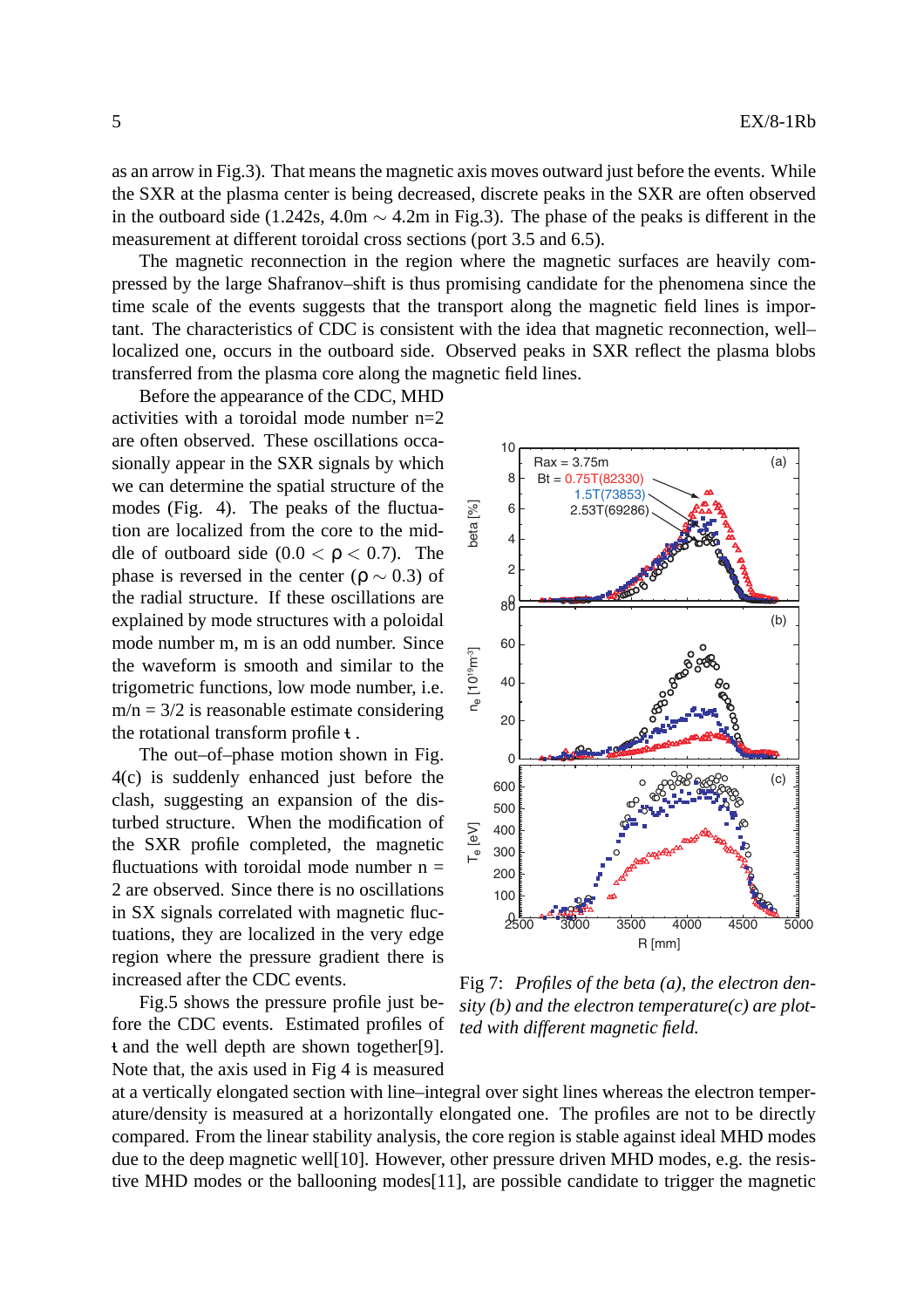reconnection.

The parameter dependence of the appearance of the CDC phoneme is therefore examined in Fig. 6. The data are collected at the timing of the maximum  $β<sub>0</sub>$  without CDC case and just before the event with CDC case, respectively. There is a clear separation of the parameters; there is a threshold value of the magnetic axis position in Fig. 6 (a) and the local beta/pressure gradient at  $R = 4.4$ m. (Here the derivative is done in the outboard side in Fig. 6 (b). The inboard side of profile measured by the Thomson scattering is sometimes distorted by the stray light.) Since the two parameters well correlated, it is not easy to distinguish which parameter governs the phenomena. However, from the control of the ellipticity, we can reduce the Shafranov–shift of the plasma experimentally[6]. We can form a higher central–beta plasma without CDC where the Shafranof-Shift is smaller but the pressure gradient exceeds the thresholds. Therefore, the former threshold is found to be a better parameter for the appearance of the CDC phenomena, though the phsical meaning of the threshold value is not clear now.

In low magnetic field case  $(B_t < 1T)$ , the threshold of the pressure gradient and the magnetic axis position are violated (Fig. 6). There might be hidden parameters we did not notice to influence the

Standard high beta discharges 10 0.75T 0.75T w/ Reduced shift 8 Sawtooth-like activity<br>m=3 Oscillation è 6 Core Density Collapse  $\overline{\mathbf{v}}$ MHD unstable  $80^{\circ}$  4  $\int_{0}^{\infty}$ in the core ಿ ಹಿಂಂ<br>ಹಿಂಂ  $\frac{15}{200}$  2  $\infty$ **Core** 3.85m Density- $3.6<sub>m</sub>$ 3.75m **Collapse** <u>၉ ရက္ခ်က္</u>  $0\frac{1}{3.5}$  3.5 3.6 3.7 3.8 3.9 4.0 4.1 4.2  $R_{axis}$  (m)

Fig 8: *Operational regime of high–beta experiments is shown. Each group of data surrounded by the shaded area corresponds to experiments with different vacuum magnetic axis (3.6m, 3.65m, 3.75m and 3.85m). Red triangles and blue squares represent sawtooth–like activity and m=3 MHD activity, respectively. Thick dashed line indicate the Mercier criterion for m/n = 2/1 modes(left had side of the line is unstable.).*

CDC phenomena since the plasma parameters, especially the electron temperature, are well diverted in low magnetic field plasma as is shown in Fig. 7. There are thick stochastic region around the plasma in the high–beta plasma[9]. The behavior of the plasma with different parameters in the stochastic field is one candidate to explain the difference of the profile especially edge region. Anyway, we can achieve the central beta  $\beta \sim 10\%$  with toroidal magnetic field  $B_t = 0.65T$  and 0.75*T*.

#### **3 Operational regime for high beta plasmas**

We have discussed MHD related phenomena that restricts the operation regime high–beta plasma. They are summarized in Fig. 8. There are two approaches to make high–beta plasmas. One is normal standard averaged–central–beta scenario (left arrow). We start from the vacuum mag-

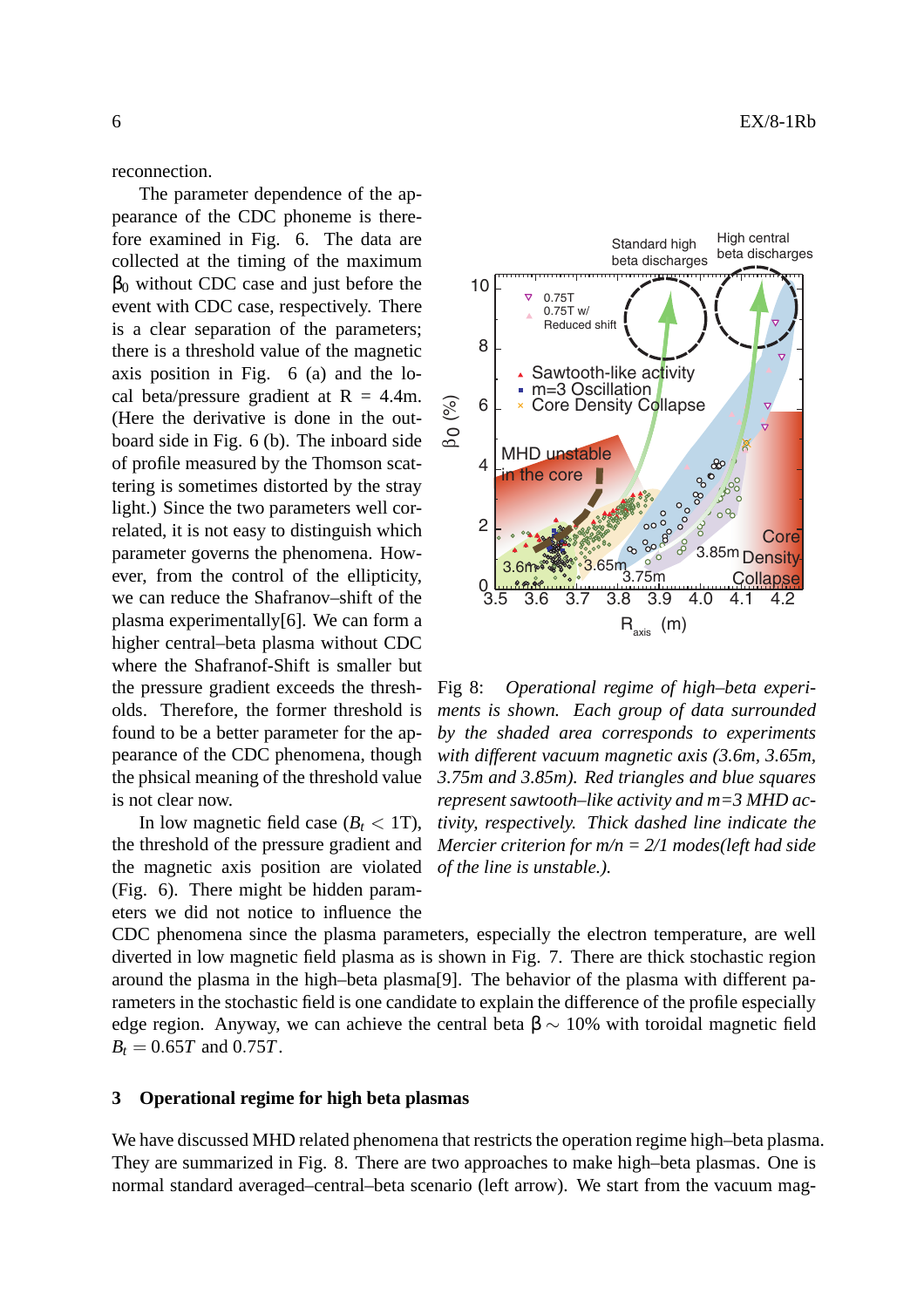netic axis 3.6m, where the heating efficiency and the confinement are relatively good. We barely touch the boundary of the MHD unstable region at the beginning of the discharge. After  $m/n =$ 2/1 mode is stabilized we can access higher beta region.

The other is new high–central–beta scenario (right arrow). In order to avoid the CDC events, the vacuum magnetic axis should locate inward since there is much space for the Shafranov– shift. Therefore, the best way to achieve the high central beta is to keep the magnetic axis between 3.7m and 4.1m in the formation phase of the peaked profile, avoiding these two unstable regions. The magnetic configuration suitable for the peaked profile is thus different from the one in the standard averaged–high–beta discharges. The highest  $\beta_0$  (#80586) is obtained with  $Rax^{vac} = 3.65$ m (Bt = 0.65T), which is the smallest value where the peaked pressure profile can be formed at the present. The central beta ( 9.9 %) is comparable to the value in the highest averaged–beta discharge (#69910,  $Rax^{vac} = 3.6$ m and  $B_t = 0.425$ T) with a higher toroidal magnetic field. This higher magnetic field is one merit in high–central–beta scenario. The deterioration of the heating efficiency with outward–shifted magnetic axis is mitigated when the magnetic field is larger.

One demerit about the high–central–beta plasma is its short duration time. It is several hundreds ms to several tens ms when the peaked pressure profile is maintained, though it is much longer than the energy confinement. Another demerit is the undoubtedly CDC. Though a peaked pressure profile plasma whose central beta is comparable to the normal averaged-highbeta plasmas is achieved without the CDC in low  $B_t$  case, the CDC is potential threat since we do not know the cause of the phenomena. In order to investigate the CDC further, experiments with different collisionality and different shape of the flux surface are planned. Two kinds method can control the magnetic axis in the LHD. One is ellipticity control as is explained in the last section (See, the two kinds of plots at  $B_t = 0.75$  in Fig. 8.) The other method is to control the vertical field in order that the plasma is pushed back to inward direction.

In summary, the relation of the MHD phenomena with a peaked pressure profile is investigated. In inward–shifted plasmas, larger levels of the MHD fluctuations and sawtooth–like instabilities that affect the plasma confinement are activated. Whereas the outward–shifted plasma, a larger central beta was obtained; it is another promising approach to make a high– beta plasma. Though CDC events suppress the increase of the beta when the Shafranov–shift is too large, we have several methods to control them. The highest central beta is achieved by this scenario with a higher magnetic field, where the plasma parameters are closer to the values in fusion reactors.

# **Acknowledments**

This study is supported by NIFS budget code NIFS07ULHH509 and is also partially supported by the Ministry of Education, Science, Sports and Culture, Grant–in–Aid for Scientific Research (B), 17360446, 2005-, by the IAEA TEXTOR agreement (NIFS07KETE001) and by the "SPS– CAS Core–University Program" in the field of "Plasma and Nuclear Fusion".